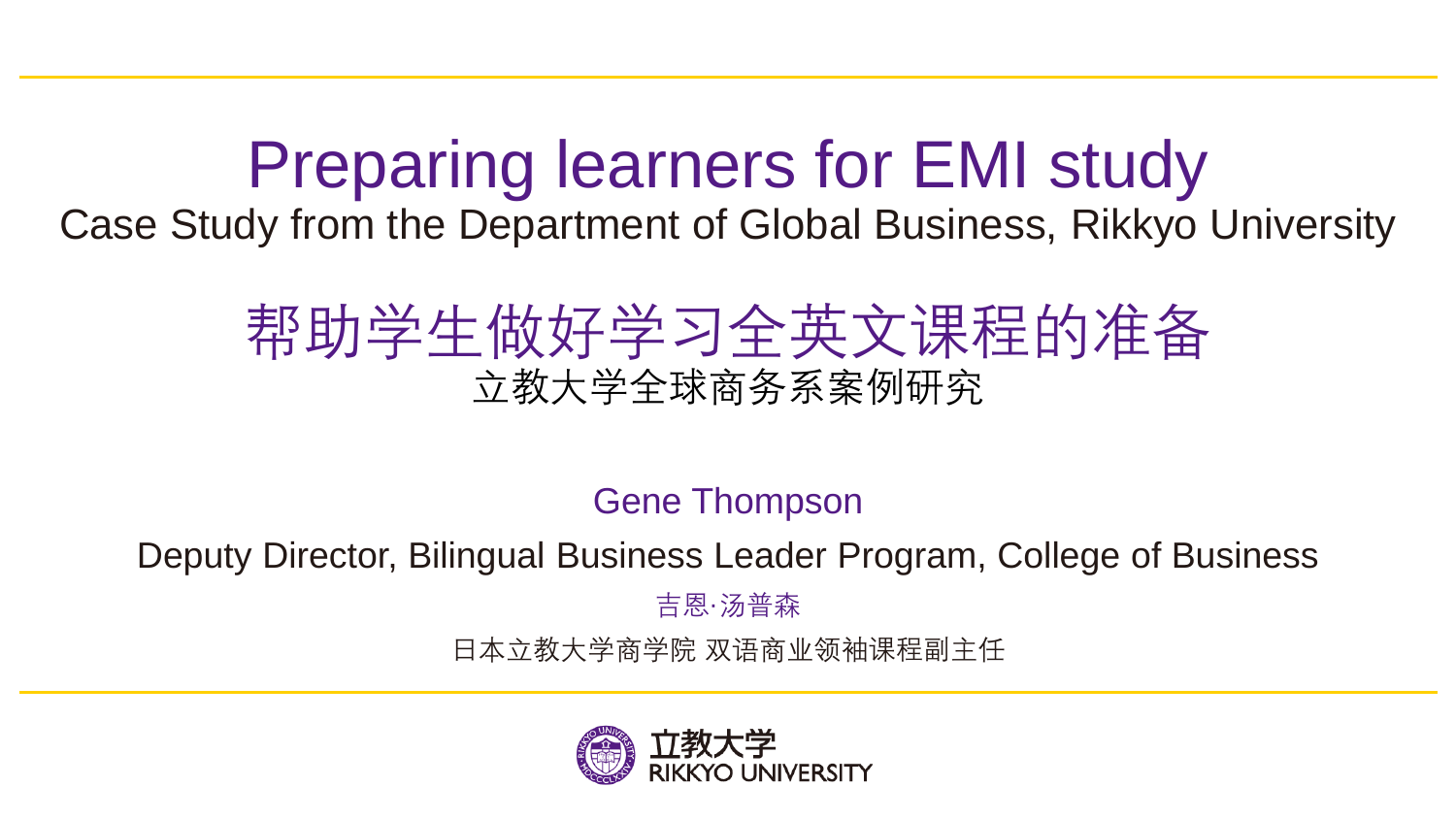#### EMI Growth in Japan 全英文课程建设在日本的发展情况



Huge growth in EMI during last 15 years (see Brown, 2014, Galloway et al., 2017) 在过去15年中,日本高校的全英文课程建设发展迅速。(参见Brown,2014;Galloway等人,2017的相 关文献)

Government policy initiatives to 'internationalize': The Top Global University Project (TGUP) 日本政府出台了一系列"国际化"政策举措,如"超级全球化大学计划"(TGUP)。

EMI growth not matched by growth in support programs (see Galloway et. al., 2017) 全英文课程建设的发展与配套支持体系的建设不匹配。(参见Galloway等人, 2017)

Japanese students request L2 / academic support (see Galloway et. al., 2017; 2020) 日本学生要求提供第二语言/学术支持。(参见Galloway等,2017;2020)

Brown, 2014 <https://caes.hku.hk/ajal/index.php/ajal/article/view/18/20> Galloway et al., 2017 H035 ELTRA Internationalisation HE and the growing demand for English A4 FINAL WEB.pdf (teachingenglish.org.uk) Galloway et al., 2020 [The 'internationalisation', or 'Englishisation', of higher education in East Asia | SpringerLink](https://link.springer.com/article/10.1007/s10734-019-00486-1)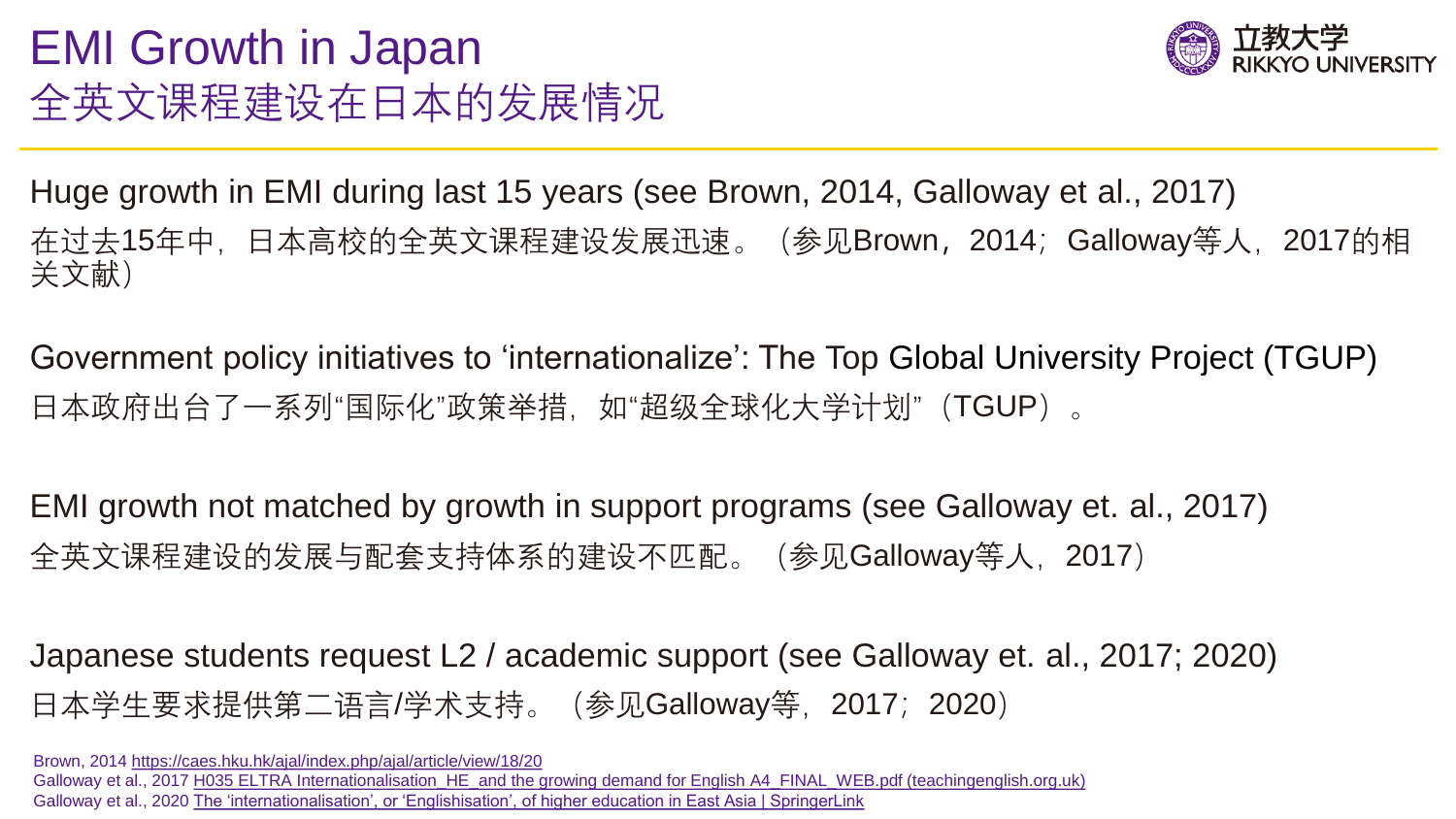



What is the BBL? 什么是双语商业领袖课程(BBL课程)?

EMI Preparation: How we address academic skill and content integration 全英文课程准备:应如何解决学术能力和学科内容相融合的问题?

Student support: How we utilize senior undergraduate and graduate students 学生支持:应如何发挥高年级本科生和研究生的作用?

Institutional change and the (potential) effect on our program 体制变革及其对全英文课程带来的(潜在)影响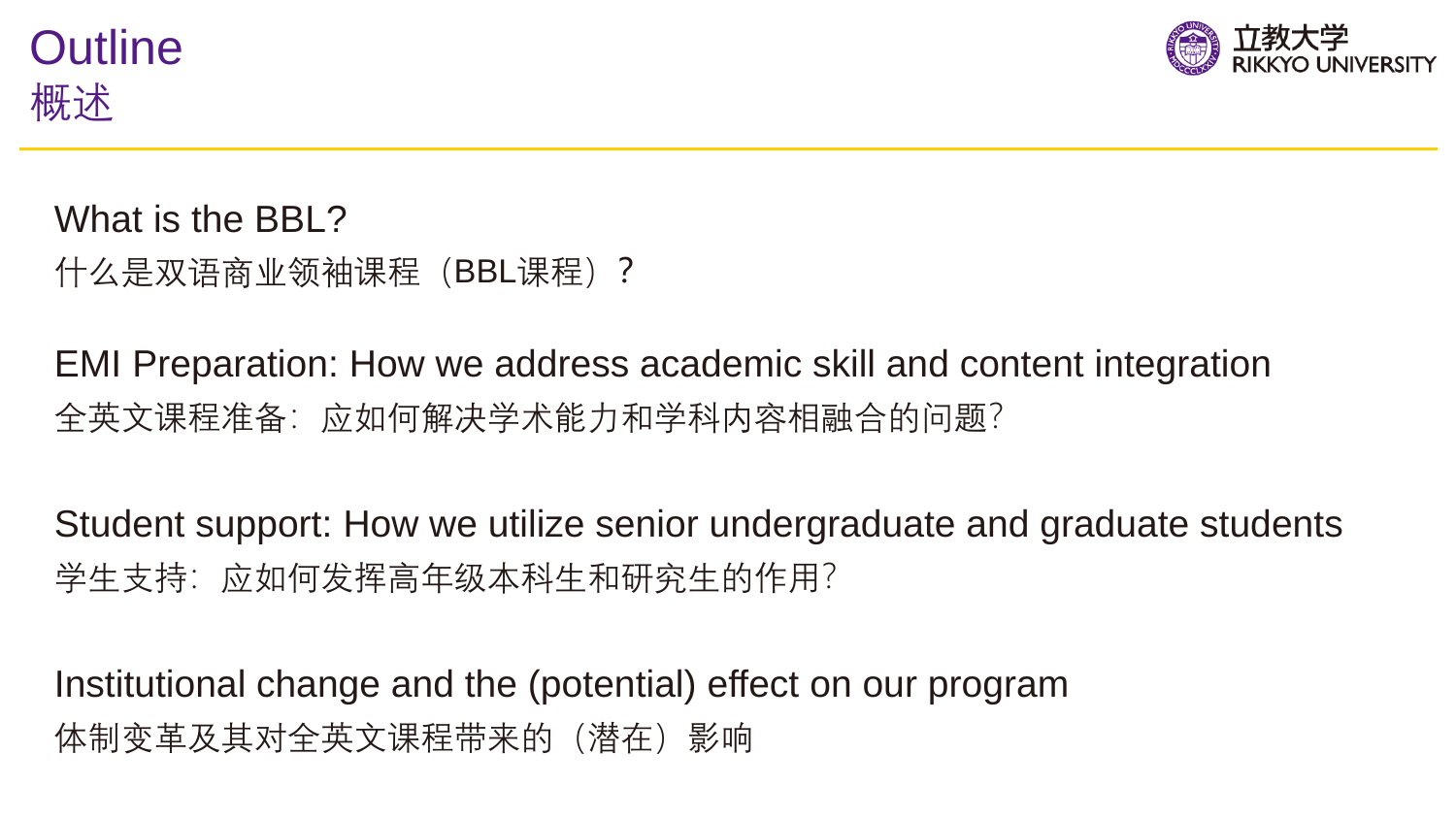

College of Business: Established in 2006 with two departments 立教大学商学院:成立于2006年, 最初只有两个专业院系。

Department of Global Business: Emphasis of study of content via English 全球商务系:注重以英语为媒介进行课程教学

L2 Ability: CEFR A2 – C1 with most students B1 or B2 (TOEIC 500 – 980, avg. around 700 at entry) 第二语言水平:根据欧洲语言共同框架(CEFR)A2 - C1等级评定,大部分学生达到B1或B2等级(相当于 托业考试500 - 980分,入学时平均700分左右)。

3rd / 4th year: 70% of specialist classes studied via English, 35% of students study abroad 三/四年级:70%的专业课采用英语教学,35%的学生出国留学。

EMI Preparation: Establishment of the Bilingual Business Leader Program 全英文课程准备:开设双语商业领袖课程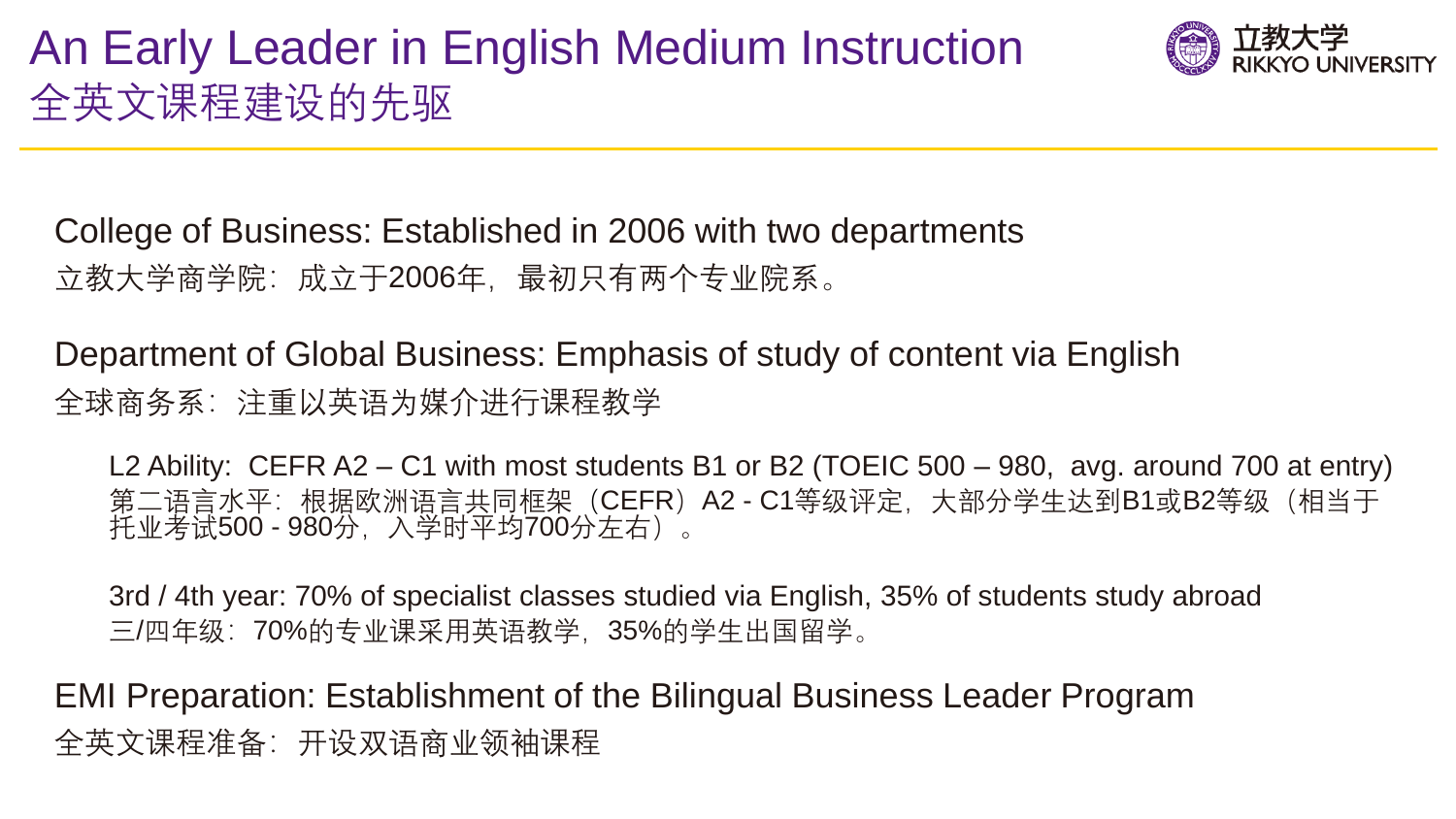## Purpose of the Bilingual Business Leader Program 开设双语商业领袖课程的目的



Compulsory two-year program 两年制必修课程

L2 and academic skills required for EMI Study 学习全英文课程所需的第二语言和学术技能

Content-integrated EAP/ESP focus 以内容为依托的学术/专门用途英语

BBL Program addresses this gap

BBL课程可弥补这一缺陷

EAP: Critical thinking, argumentation 学术英语:批判性思维、论证

Skills acquired via compulsory English classes 通过英语必修课习得的技能 ESP: Vocabulary, textual knowledge 专门用途英语:词汇、语篇知识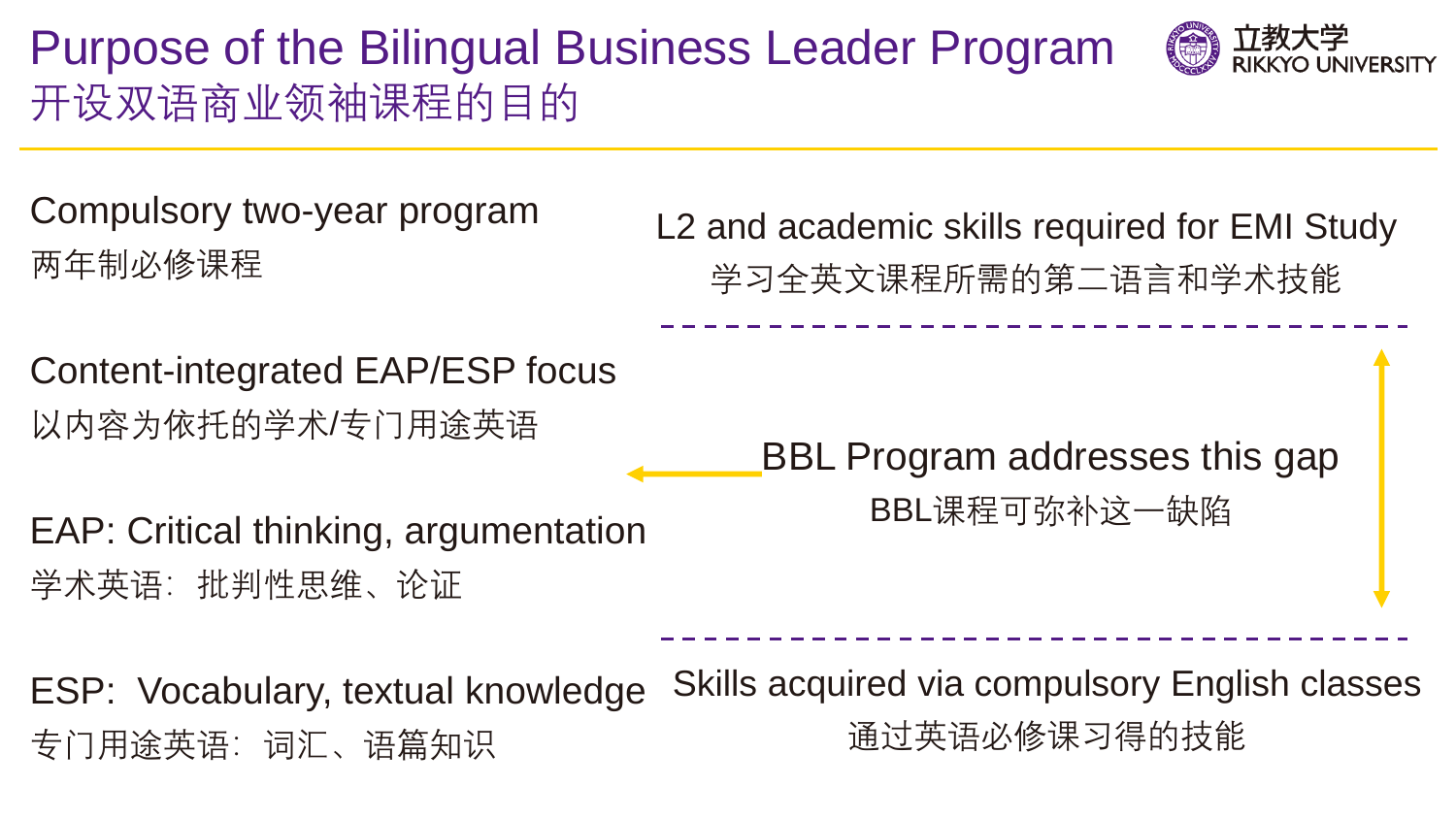#### EMI Preparation: Organization of the BBL program 全英文课程准备:BBL课程的组织开展



| 1st<br>year<br>第一学年 | <b>Spring</b><br>春季 | EAP Introduction class (meets once per week)<br>学术英语入门课 (每周一节课)                                            |  |  |
|---------------------|---------------------|------------------------------------------------------------------------------------------------------------|--|--|
|                     | Summer<br>夏季        | Three-week intensive EAP / Business Project program with overseas partner<br>与海外合作方联合开设为期3周的学术英语/商务项目强化课程  |  |  |
|                     | <b>Fall</b><br>秋季   | EAP skills class (meets once per week)<br>学术英语技能课 (每周一节)                                                   |  |  |
| 2nd<br>year<br>第二学年 | <b>Spring</b><br>春季 | Intensive EAP skills class (meets three times per week)<br>学术英语技能强化课 (每周三节)                                |  |  |
|                     | <b>Fall</b><br>秋季   | Students begin studying content via English in 'International Business' class<br>开设国际商务课程, 学生们以英语为媒介学习课程内容 |  |  |
|                     |                     | Tightly integrated ESP class (support class for International Business)<br>内容紧密相关的专门用途英语(国际商务课程的配套支持课程)    |  |  |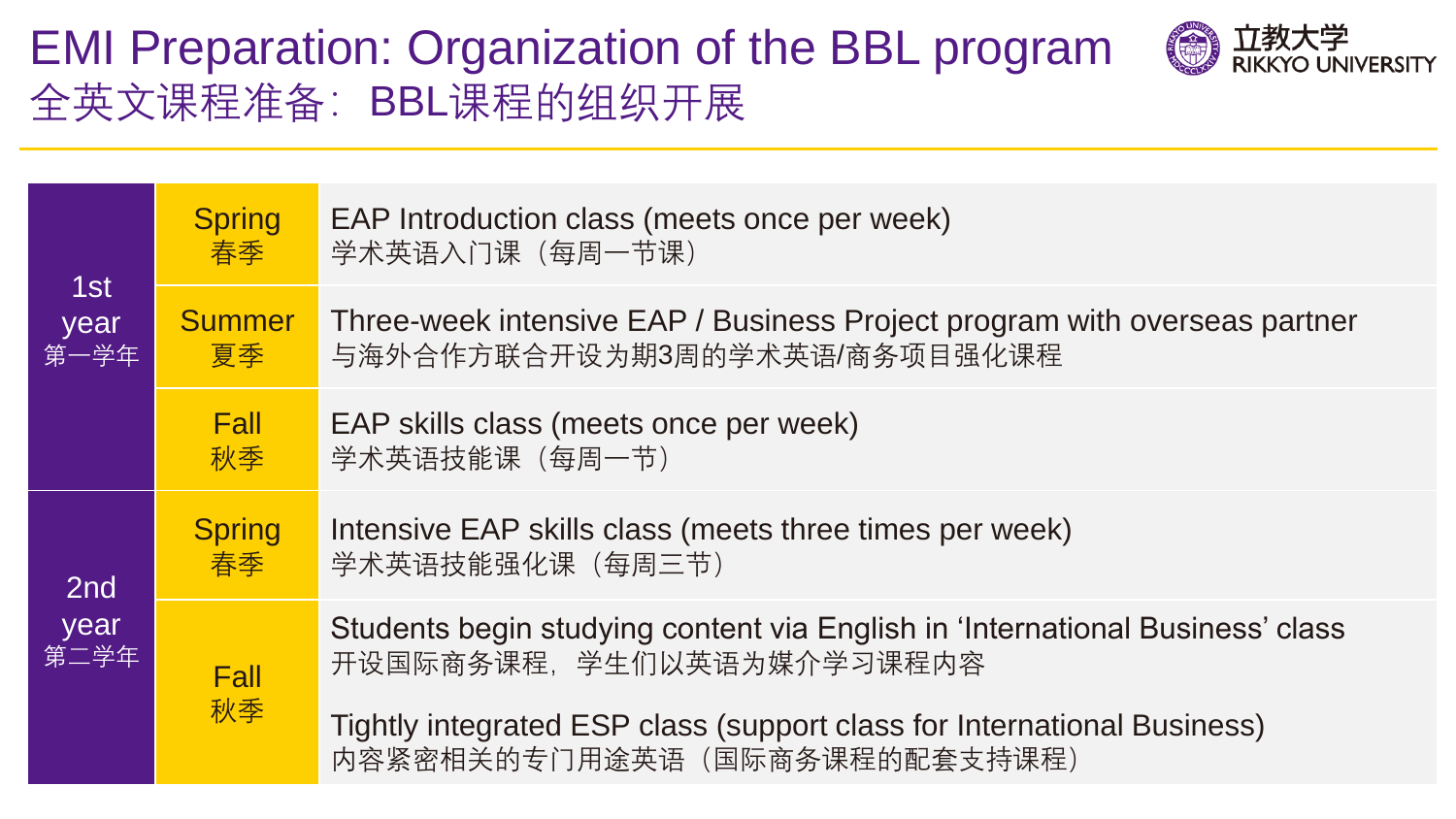## EAP Classes: Academic Skill Focus 学术英语课堂:学术技能重点



Academic skill development (e.g., academic writing: source introduction, referencing) 学术技能培养(如学术写作:文献来源介绍、引用规则等)。

Integrate texts and models that they will work with in their study of business 整合商务课程学习过程中将会用到的语篇和模型。

Genre-based approach: Reading / writing case studies, responses, and business reports 基于不同体裁的学习:阅读/撰写案例研究、沟通答复和商务报告。

Text / Model selection: Student surveys and meetings with content-lecturers

语篇/模型选择:学生调研、与学科教师面对面沟通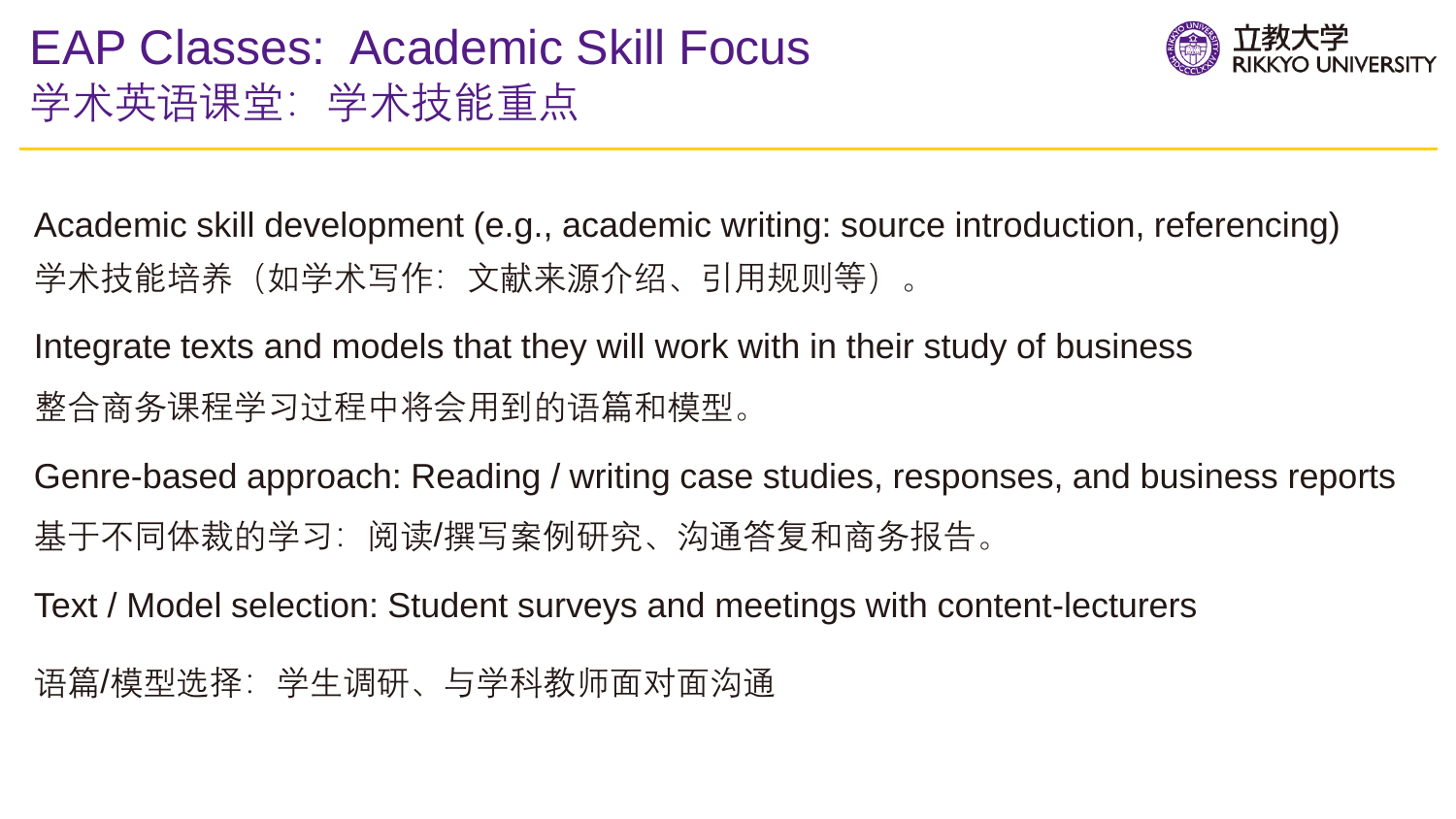### ESP Class: Tight Integration with Opening EMI Course © 立教大学 专门用途英语课堂:与全英文课程紧密配合



| Support students in their first EMI course                                           |               | <b>ESP</b><br>专门用途英语                                                                       | <b>International Business</b><br>国际商务                           |
|--------------------------------------------------------------------------------------|---------------|--------------------------------------------------------------------------------------------|-----------------------------------------------------------------|
| 为学生的第一门全英文课程提供配套支持<br>Schedule / content developed collaboratively<br>合作制定时间表/开发课程内容 | Week 1<br>第一周 | Chapter 1: 12 Key terms<br>Reading exercises (Main ideas)<br>第1章: 12个重点术语<br>阅读练习 (提炼主要观点) | Globalization<br>(Read Chapter 1)<br>全球化<br>(阅读第1章)             |
| Use the same textbook / different purpose<br>教材相同/目的不同                               | Week 3<br>第三周 | Chapter 4: 12 Key terms<br>Reading exercises (Inference)<br>第四章: 12个重点术语<br>阅读练习 (进行推断)    | <b>Trade Policy</b><br>(Read Chapter 4)<br>贸易政策<br>(阅读第4章)      |
| Preparatory readings and key term review<br>预习阅读和重点术语复习                              | Week 5<br>第五周 | <b>Writing Workshop</b><br><b>Executive Summaries</b><br>写作工作坊<br>执行摘要                     | <b>Country Analysis</b><br><b>Submit Report</b><br>国情分析<br>提交报告 |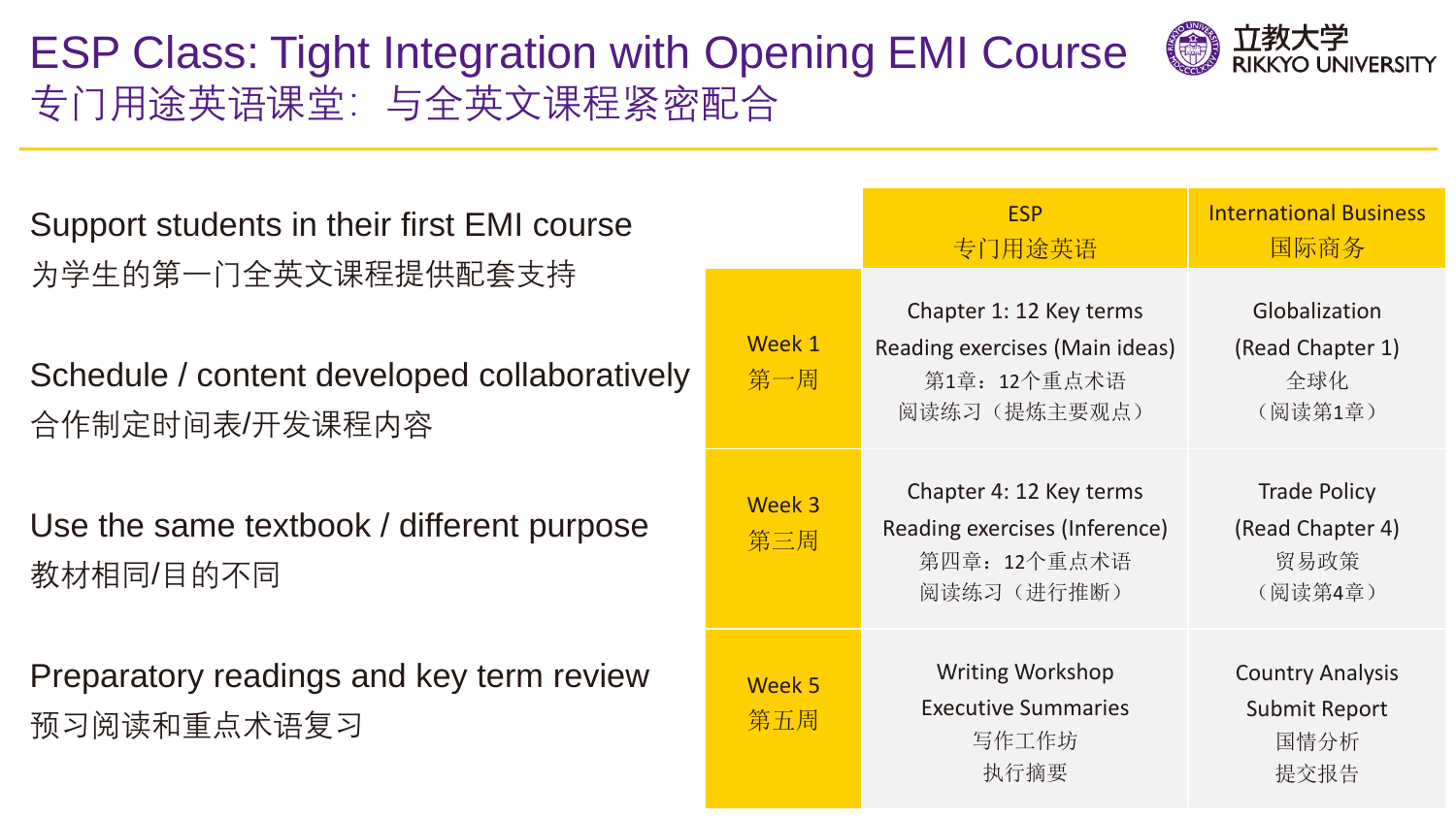#### Senior Students: Supporters of Learners / Instructors (a)  $\overline{\mathbb{Z}}$ 高年级学生:可助课程学生/教师一臂之力

EAP / ESP Classes: Student Assistants (SAs) answer questions / develop support materials 学术/专门用途英语课堂:高年级学生充当学生助理(SA)回答问题/开发课程配套材料。

Example: SAs made a video series demonstrating APA citation style for the 1st year EAP class 举例: 学生助理为一年级的学术英语课堂制作了系列视频, 演示APA格式的文献引用规范。

ESP Class: Teaching Assistants (TAs) advise on understanding / application of theory 学术英语课堂:高年级学生充当教学助理(TA)就理论的理解与应用提供建议。

Secondary benefit: A key **content** resource for BBL instructors (language professionals) 次要效益:对BBL课程教师(语言专家)来说是非常重要的**内容**资源。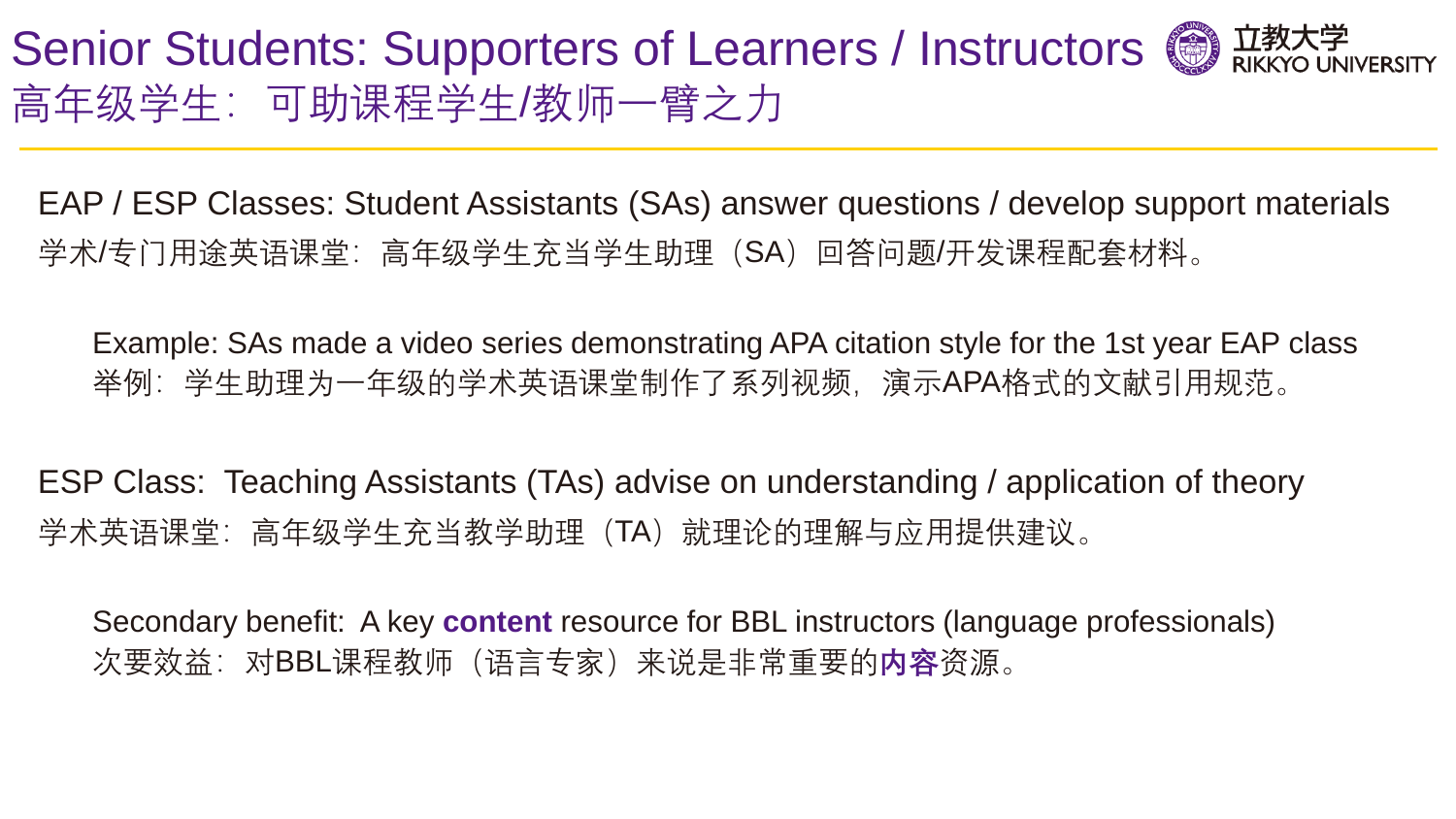Institutional Change: TGUP Efforts and Effects 体制变革:对"超级全球化大学计划" 所付出的努力及其影响



Rikkyo was awarded membership to the Top Global University Project (TGUP) 立教大学入选日本"超级国际化大学计划"。

'Internationalizing' education by expanding EMI / CLIL university wide 在全校推广全英文课程/内容与语言融合式教学法,推动教育国际化。

EAP (CLIL) focus in compulsory English classes (e.g., Debate class, EAP writing focus) 英语必修课(如辩论课、学术英语写作课)含学术英语(内容与语言融合)的重点学习。

Potential for overlap with existing programs (i.e., with the BBL program) 与现行课程(即BBL课程)可能有所重叠。